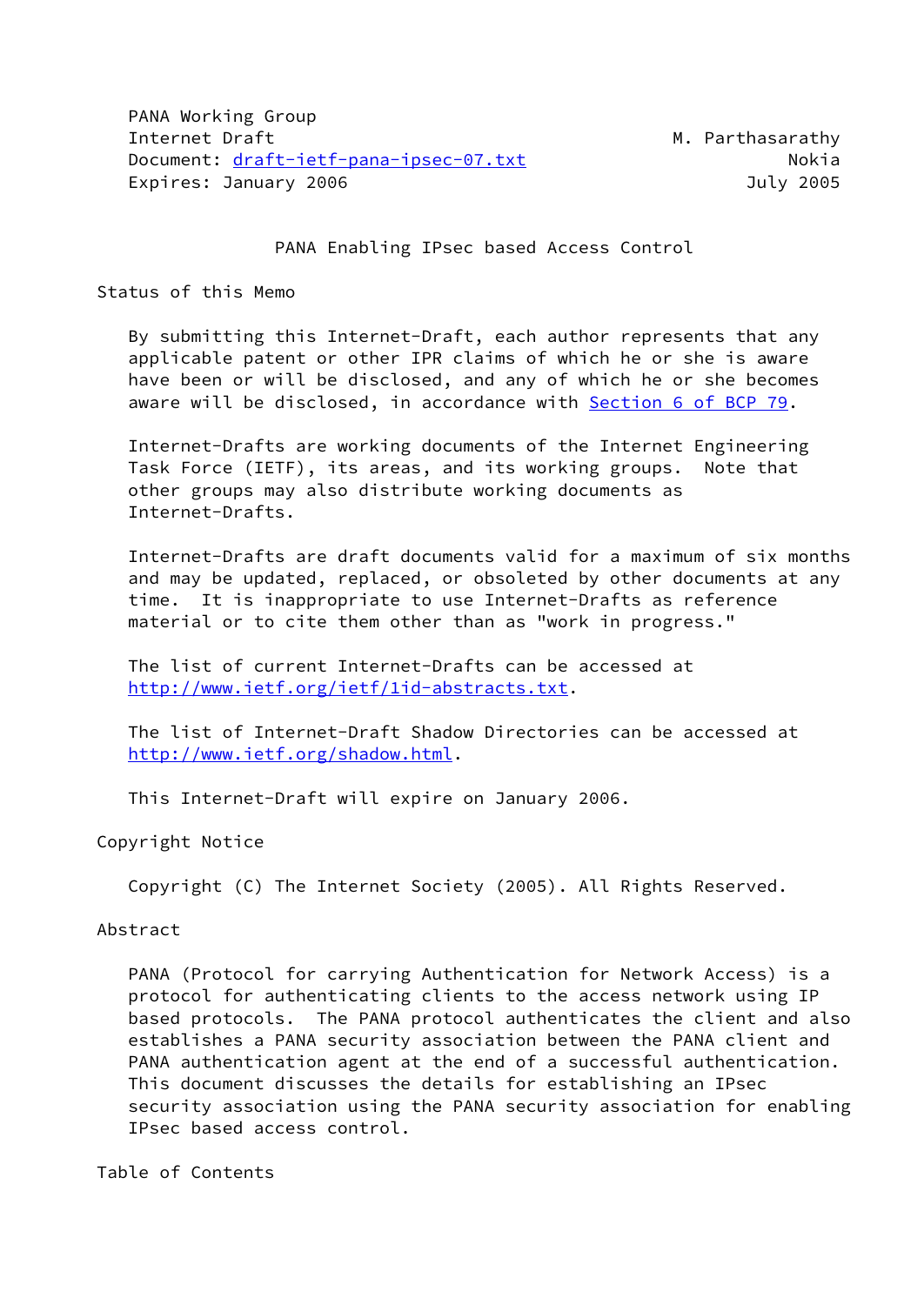<span id="page-1-1"></span>

| PANA enabling IPsec based Access Control       | July 2005 |
|------------------------------------------------|-----------|
|                                                |           |
|                                                |           |
| 3.0 Pre-requisites for IPsec SA establishment4 |           |
|                                                |           |
| 5.0 IKE Pre-shared key derivation5             |           |
|                                                |           |
|                                                |           |
|                                                |           |
|                                                |           |
|                                                |           |
|                                                |           |
|                                                |           |
|                                                |           |
|                                                |           |
|                                                |           |
|                                                |           |
|                                                |           |
|                                                |           |
|                                                |           |
|                                                |           |
|                                                |           |
|                                                |           |
|                                                |           |

# <span id="page-1-0"></span>[1.0](#page-1-0) Introduction

 PANA (Protocol for carrying Authentication for Network Access) is a protocol [\[PANA-PROT\]](#page-13-1) for authenticating clients to the access network using IP based protocols. The PANA protocol authenticates the client and also establishes a PANA security association between the PANA client (PaC) and PANA authentication agent (PAA) at the end of successful authentication. The PAA indicates the results of the authentication using the PANA-Bind-Request message wherein it can indicate the access control method enforced by the access network. The PANA protocol [[PANA-PROT\]](#page-13-1) does not discuss any details of IPsec [\[RFC2401](https://datatracker.ietf.org/doc/pdf/rfc2401)] security association (SA) establishment, when IPsec is used for access control. This document discusses the details of establishing an IPsec security association between the PANA client and the enforcement point. The IPsec SA is established using IKE [\[RFC2409](https://datatracker.ietf.org/doc/pdf/rfc2409)], which in turn uses the pre-shared key derived from the EAP authentication. The IPsec SA used to protect the packet provides the assurance that the packet comes from the client that authenticated to the network. Thus, the IPsec SA can be used for access control and specifically used to prevent the service theft mentioned in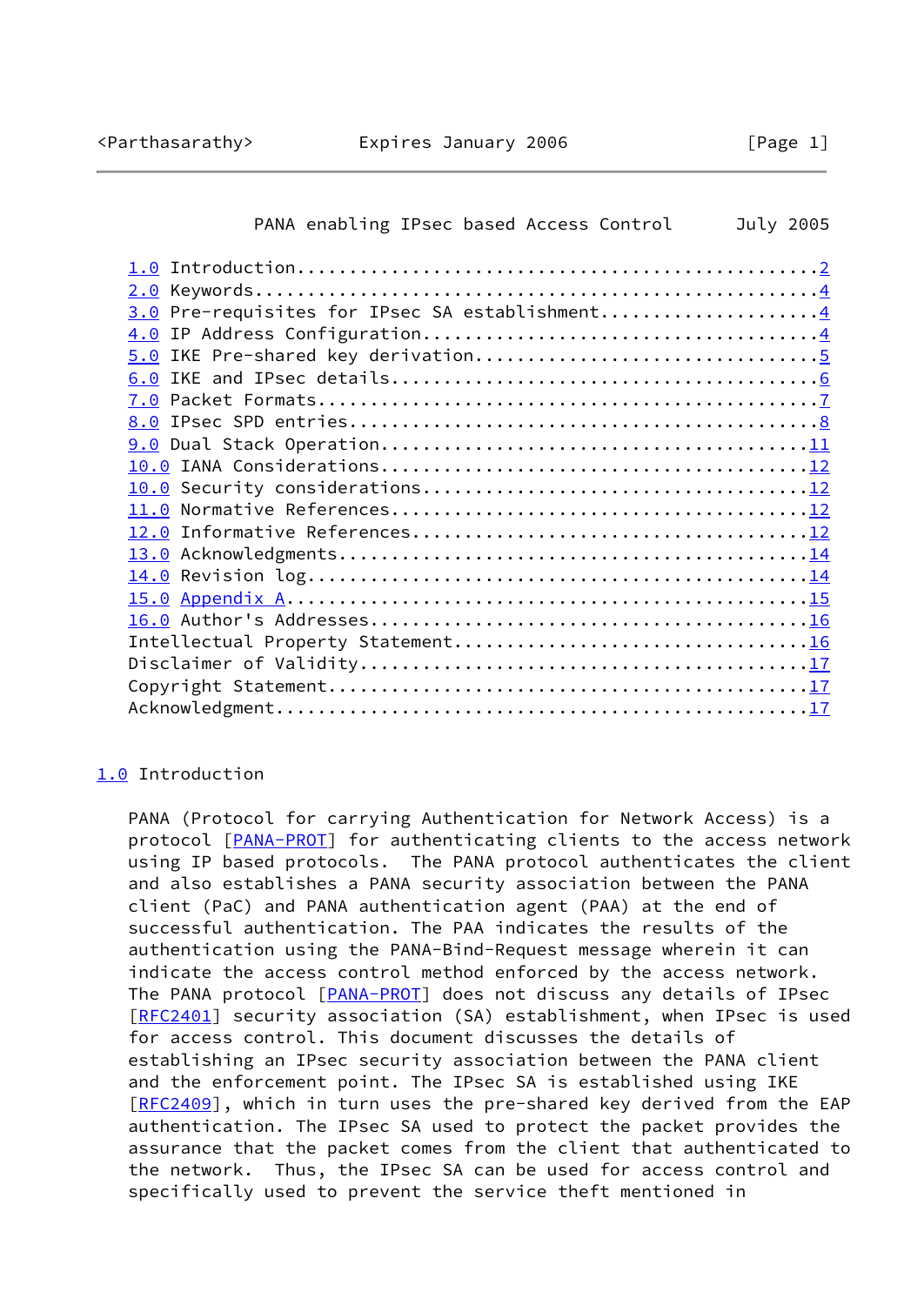[\[RFC4016](https://datatracker.ietf.org/doc/pdf/rfc4016)]. The term "access control" in this document refers to the per-packet authentication provided by IPsec. IPsec is used to protect packets flowing between PaC and EP in both directions.

Please refer to [\[PANAREQ](#page-13-2)] for terminology and definitions of terms used in this document. The PANA framework document [[PANA-FRAME\]](#page-13-3)

| <parthasarathy></parthasarathy> | Expires January 2006 | [Page 2] |
|---------------------------------|----------------------|----------|
|                                 |                      |          |

PANA enabling IPsec based Access Control July 2005

 describes the deployment scenarios for IPsec. The following picture illustrates what is being protected with IPsec. The different scenarios of PANA usage are described in the [\[PANAREQ](#page-13-2)]. When IPsec is used, scenarios 3 and 5 are supported as shown below. As shown in Figure 1, the Enforcement Point (EP), Access Router (AR) and the PANA authentication agent are co-located which is described as scenario 3 in [[PANAREQ\]](#page-13-2).



Figure 1: PAA/EP/AR are co-located

 As show in Figure 2, only the AR and EP are co-located. The PAA is a separate node though located on the same link as the AR and EP. All of them are one IP hop away from the PaC. This is the same as scenario 5 described in [\[PANAREQ](#page-13-2)].

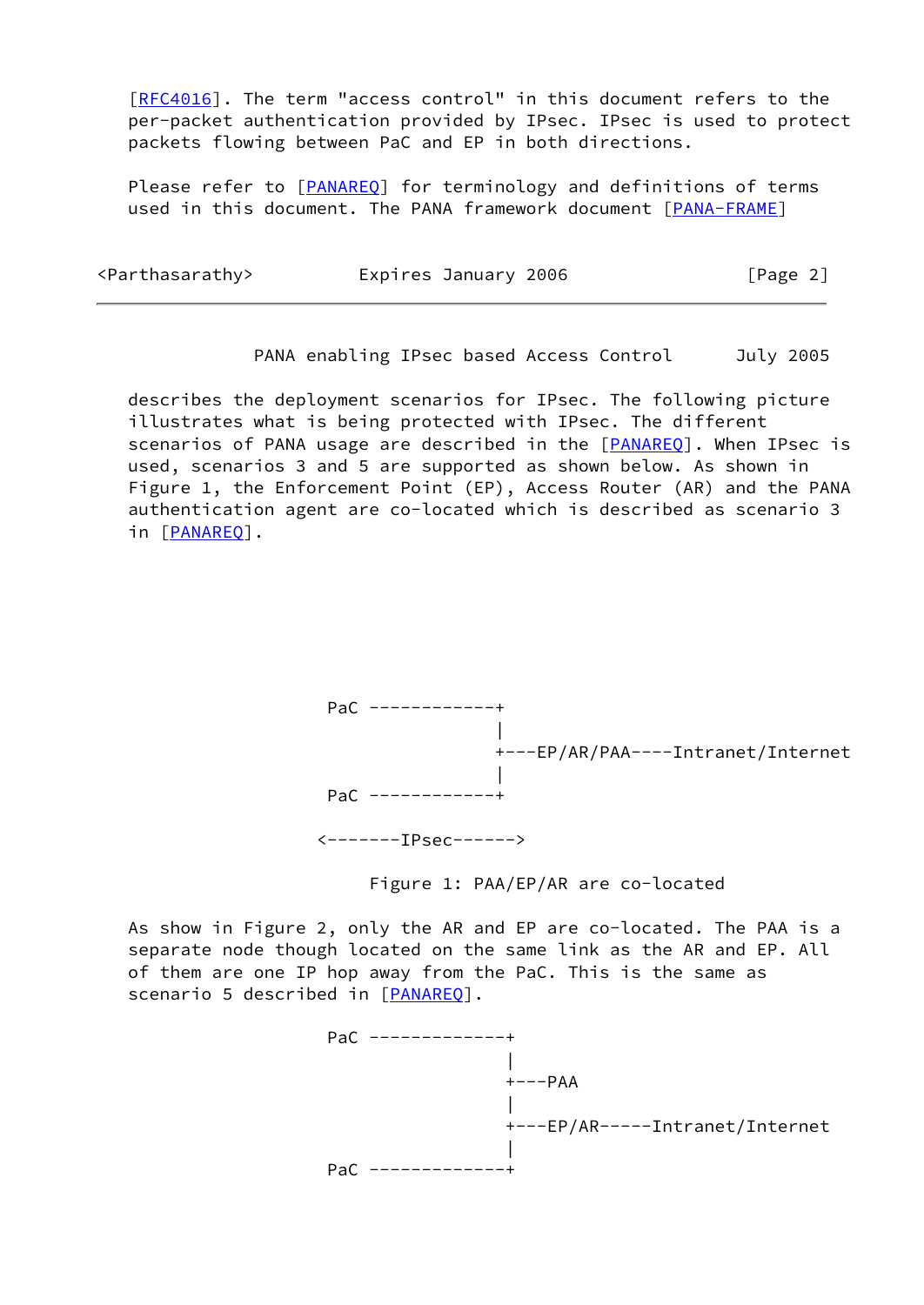<------IPsec----->

Figure 2: EP and AR are co-located

 The IPsec security association protects the traffic between the PaC and EP. In IPsec terms, the EP is a security gateway (therefore a router) and forwards packets coming from the PaC to other nodes.

 First, this document discusses some of the pre-requisites for IPsec SA establishment. Next, it gives details on what should be

<span id="page-3-1"></span>

| <parthasarathy></parthasarathy> | Expires January 2006 | [Page 3] |
|---------------------------------|----------------------|----------|
|---------------------------------|----------------------|----------|

PANA enabling IPsec based Access Control July 2005

 communicated between the PAA and EP. Then, it gives the details of IKE exchange with IPsec packet formats and SPD entries. Finally, it discusses the dual stack operation.

### <span id="page-3-0"></span>[2.0](#page-3-0) Keywords

 The key words "MUST", "MUST NOT", "REQUIRED", "SHALL", "SHALL NOT", "SHOULD", "SHOULD NOT", "RECOMMENDED", "MAY", and "OPTIONAL" in this document are to be interpreted as described in [\[RFC2118](https://datatracker.ietf.org/doc/pdf/rfc2118)].

<span id="page-3-2"></span>[3.0](#page-3-2) Pre-requisites for IPsec SA establishment

 This document assumes that the following have already happened before the IKE exchange starts.

- 1) The PaC) and PAA mutually authenticate each other using an EAP method that is able to derive a AAA-key  $[EAP-KEY]$  $[EAP-KEY]$ .
- 2) The PaC learns the IP address of the Enforcement point (EP) during the PANA exchange.
- 3) The PaC learns that the network uses IPsec [\[RFC2401](https://datatracker.ietf.org/doc/pdf/rfc2401)] for securing the link between the PaC and EP during the PANA exchange.

<span id="page-3-3"></span>[4.0](#page-3-3) IP Address Configuration

The IP address configuration is explained in [\[PANA-FRAME\]](#page-13-3). Some of the details relevant to IPsec are briefly repeated here for clarity.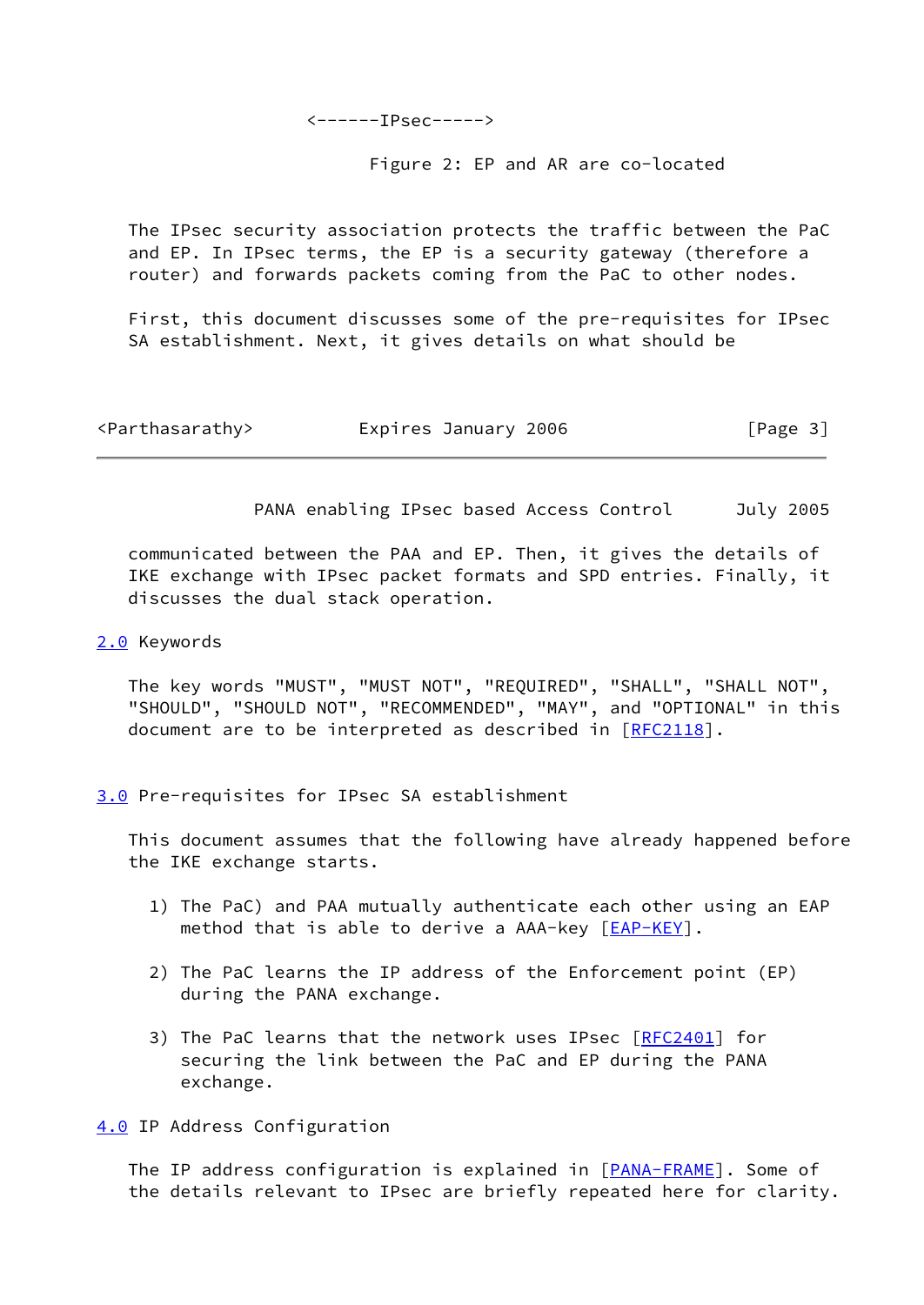The PaC configures an IP address before the PANA protocol exchange begins. This address is called a pre-PANA address (PRPA). After a successful authentication, the client may have to configure a post- PANA address (POPA) for communication with other nodes, if PRPA is a local-use (e.g., link-local or private address) or a temporarily allocated IP address.

The PRPA of the PaC may be a link-local address [\[IPV4-LINK](#page-14-4)] or a private address [\[RFC1918](https://datatracker.ietf.org/doc/pdf/rfc1918)] or a routable address or an IPv6 link-local address or global address [[RFC2462](https://datatracker.ietf.org/doc/pdf/rfc2462)]. Please refer to [\[PANA-FRAME\]](#page-13-3) for more details on how these addresses may be configured. The PaC would use the PRPA as the outer address of IPsec tunnel mode SA (IPsec- TOA). The PaC also needs to configure an inner address (IPsec-TIA). There are different ways to configure IPsec-TIA.

 1) Some IPv4 IPsec implementations are known to work properly when the same address is configured as both the IPsec-TIA and IPsec- TOA. When PRPA is a routable address, the PRPA may be used as both the IPsec-TIA and IPsec-TOA and POPA may not be configured.

<span id="page-4-1"></span>

| <parthasarathy></parthasarathy> | Expires January 2006 | [Page 4] |
|---------------------------------|----------------------|----------|
|                                 |                      |          |

PANA enabling IPsec based Access Control July 2005

- 2) In IPv4, an IPsec-TIA can be obtained via the configuration method available using DHCP over IPsec tunnels [\[RFC3456](https://datatracker.ietf.org/doc/pdf/rfc3456)]. The minor difference from the original usage of [\[RFC3456](https://datatracker.ietf.org/doc/pdf/rfc3456)] is that the IPsec-TOA does not need to be a routable address when [\[RFC3456](https://datatracker.ietf.org/doc/pdf/rfc3456)] is used between the PaC and EP.
- 3) When IKEv2 [\[IKEV2](#page-13-4)] is used for security association negotiation, the address configuration method available in  $[IKEV2]$  can be used for configuring the IPsec-TIA for both IPv4 and IPv6.

 There are other address configuration methods possible. They have some implementation issues, which are described in the Appendix A.

<span id="page-4-0"></span>[5.0](#page-4-0) IKE Pre-shared key derivation

 If the network chooses IPsec to secure the link between the PaC and EP, the PAA should communicate the IKE pre-shared key (Pac-EP Master Key), Key-Id, the device identifier of the PaC, and the session-Id to the EP before the IKE exchange begins. Whenever the IKE pre-shared key changes due to re-authentication as described below, the new value is computed by the PAA and communicated to the EP with all the other parameters.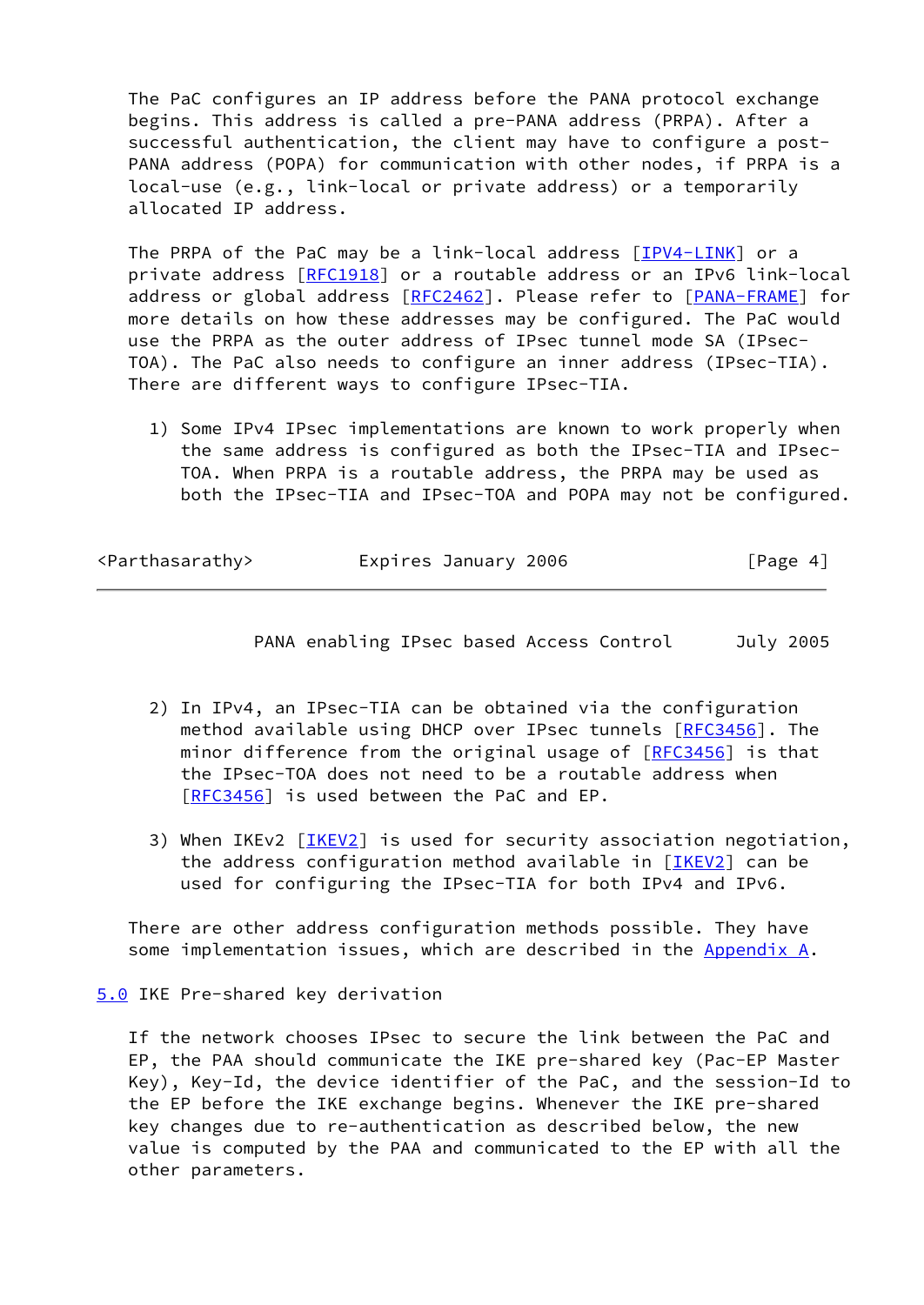The IKE exchange between the PaC and PAA is equivalent to the 4-way handshake in [\[IEEE80211i\]](#page-14-5) following the EAP exchange. The IKE exchange establishes the IPsec SA similar to the pair-wise transient key (PTK) established in [\[IEEE80211i\]](#page-14-5). The IKE exchange provides both key confirmation and protected cipher-suite negotiation.

 The IKE pre-shared key is derived as follows (where "|" means concactenation).

 IKE Pre-shared Key = HMAC-SHA-1 (PaC-EP-Master-Key, "IKE-preshared key" | Session ID | Key-ID | EP-address)

The values have the following meaning:

 PaC-EP-Master-Key: A key derived from the AAA-key for each EP as defined in [[PANA-PROT\]](#page-13-1).

 Session ID: The value as defined in the PANA protocol [[PANA-PROT\]](#page-13-1), identifies a particular session of a client.

 Key-ID: This identifies the PaC-EP-Master-Key within a given session [\[PANA-PROT](#page-13-1)]. During the lifetime of the PANA session, there could be multiple runs of EAP re-authentications. As EAP re-authentication changes the AAA-key which in turn affects Pac-EP-Master-Key, Key-ID

<span id="page-5-0"></span>

| <parthasarathy></parthasarathy> | Expires January 2006 | [Page 5] |
|---------------------------------|----------------------|----------|
|---------------------------------|----------------------|----------|

PANA enabling IPsec based Access Control July 2005

 is used to identify the right PaC-EP-Master-Key. This is contained in the Key-ID AVP [\[PANA-PROT](#page-13-1)].

 EP-address: This is the address of the enforcement point with which the IKE exchange is being performed. When the PAA is controlling multiple EPs, this provides a different pre-shared key for each of the EPs.

 During EAP re-authentication, the AAA-Key changes. Whenever the AAA- Key changes, a new PaC-EP-Master-Key is derived and a new value for Key-ID is established between the PaC and PAA/EP as defined in [PANA- PROT]. The [[EAP-KEY\]](#page-14-3) document requires that all keys derived from AAA-key be deleted when the AAA-key expires. Hence, a new IKE PSK should be derived upon AAA-key expiry. As it also affects the IKE and IPsec SAs derived from it, new security associations for IKE and IPsec are established with the new IKE PSK. In case where two runs of EAP authentication (NAP/ISP) are performed during a single PANA authentication phase, a new PaC-EP-Master-Key is derived from the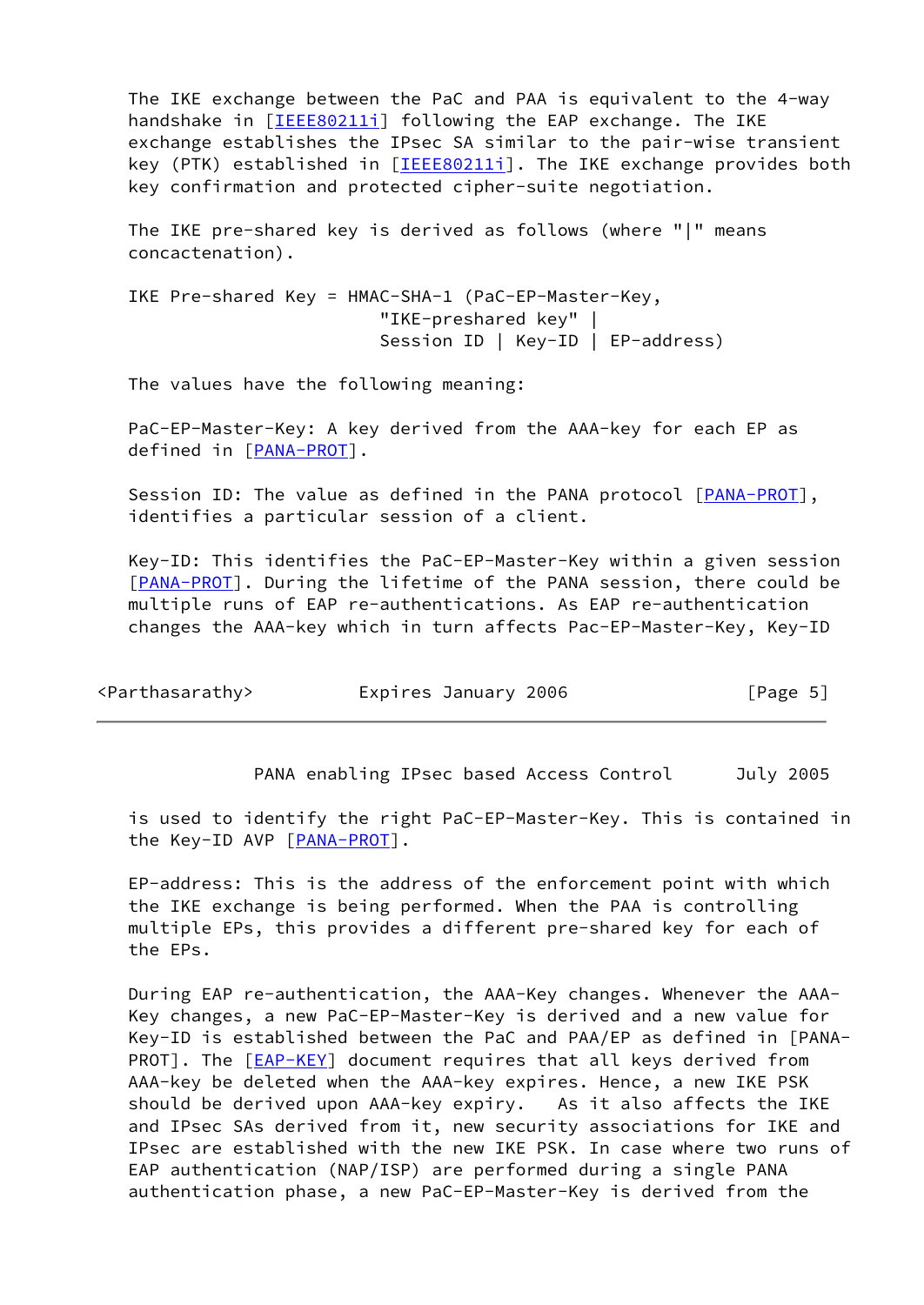AAA-key obtained from both authentications as specified in the [PANA- PROT].

<span id="page-6-0"></span>[6.0](#page-6-0) IKE and IPsec details

 IKE [\[RFC2409](https://datatracker.ietf.org/doc/pdf/rfc2409)] MUST be used for establishing the IPsec SA. The details specified in this document works with IKEv2 [\[IKEV2](#page-13-4)] as well as IKE. Any difference between them would be explicitly noted. PANA authenticates the client and network, and derives the keys to protect the traffic. Hence, manual keying cannot be used. If IKE is used, aggressive mode with pre-shared key MUST be supported. The PaC and EP SHOULD use the following value in the payload of the ID\_KEY\_ID to identify the pre-shared key.

ID KEY ID data = (Session-Id | Key-Id)

 The Session-Id and Key-Id are the values contained in the data portion of the Session-Id and Key-Id AVP respectively [[PANA-PROT\]](#page-13-1). They are concatenated to form the content of ID KEY ID data. IP addresses cannot be used as identifier as the same PaC or different PaC may use the same IP address across a PANA session. For the same reason, main mode of IKE cannot be used, as it requires addresses to be used as identifiers.

 If IKE is used, a quick mode exchange is performed to establish an ESP tunnel mode IPsec SA for protecting the traffic between the PaC and EP. In IKEv2, the initial exchange (IKE\_SA\_INIT and IKE\_AUTH) creates the IPsec SA also. The identities (a.k.a. traffic selectors in IKEv2) used during Phase 2 are explained later along with the SPD entries. As mentioned in  $section 4.0$ , an address (POPA) may also have

<span id="page-6-2"></span>

| <parthasarathy></parthasarathy> | Expires January 2006 | [Page 6] |
|---------------------------------|----------------------|----------|
|---------------------------------|----------------------|----------|

PANA enabling IPsec based Access Control July 2005

 to be configured. The address configuration method to be used by the PaC is indicated in the PANA-Bind-Request message at the end of the successful PANA authentication. The PaC chooses the appropriate method and replies back in PANA-Bind-Answer message.

#### <span id="page-6-1"></span>[7.0](#page-6-1) Packet Formats

Following acronyms are used throughout this document.

 PAC-TIA denotes the IPsec-TIA used by the PaC. PAC-TIA may be set to a PRPA when the same PRPA is used as the IPsec-TIA and IPsec-TOA on the PaC. Otherwise, PAC-TIA is set to the POPA.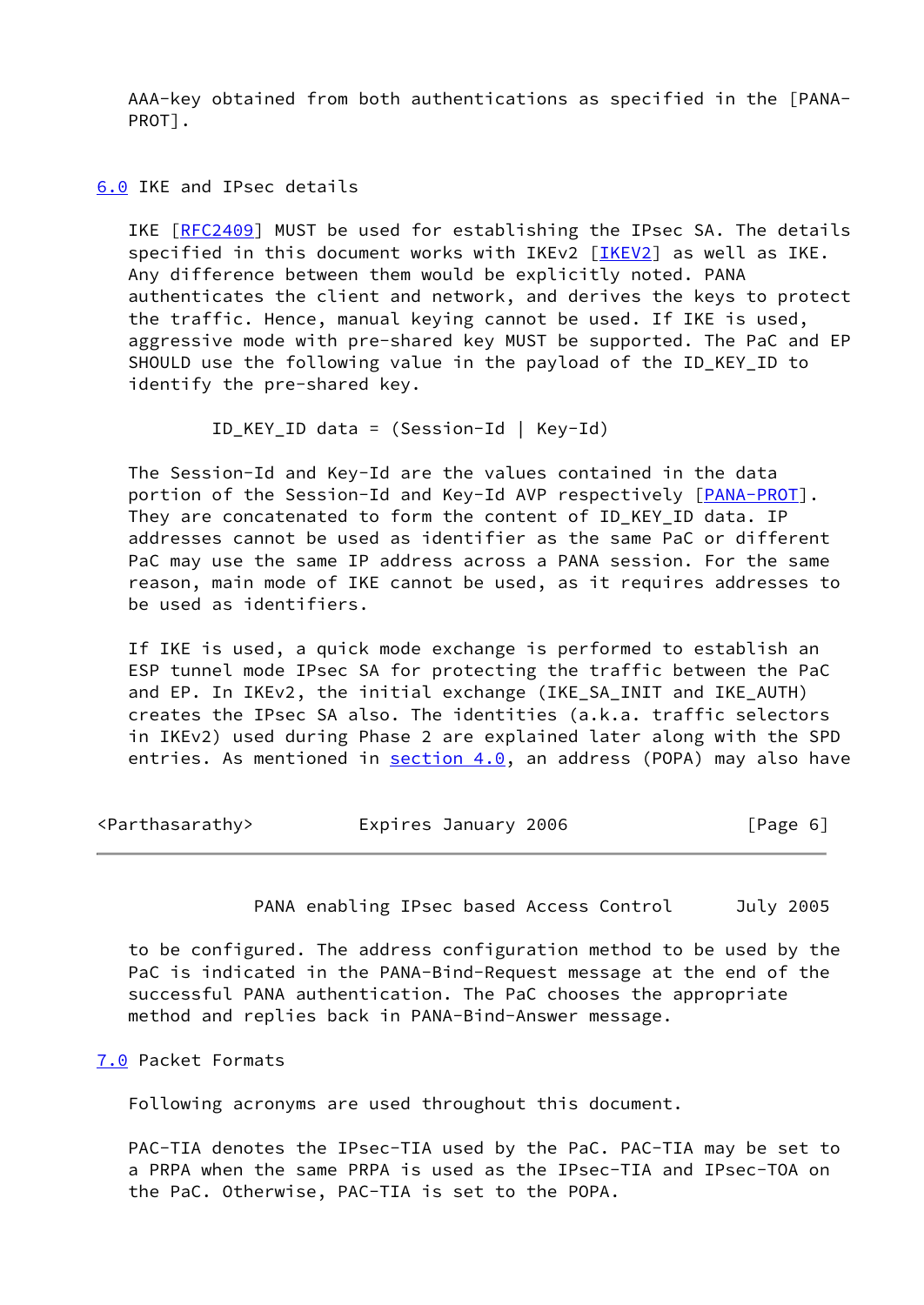PAC-TOA denotes the IPsec-TOA used by the PaC.

EP-ADDR denotes the address of the EP.

The node with which the PaC is communicating is denoted by END-ADDR.

 Following is the IPv4 packet format on the wire for packets sent from the PaC to the EP:

| IPv4 header | $(source = PAC-TOA,$      |
|-------------|---------------------------|
|             | $destination = EP-ADDR)$  |
| ESP header  |                           |
| IPv4 header | $(source = PAC-TIA,$      |
|             | $destination = END-ADDR)$ |

 Following is the IPv6 packet format on the wire for packets sent from the PaC to the EP:

| IPv6 header | $(source = PAC-TOA,$      |
|-------------|---------------------------|
|             | $destination = EP-ADDR)$  |
| ESP header  |                           |
| IPv6 header | $(source = PAC-TIA,$      |
|             | $destination = END-ADDR)$ |

 Following is the IPv4 packet format on the wire for packets sent from the EP to the PaC:

| IPv4 header | $(source = EP-ADDR,$     |
|-------------|--------------------------|
|             | $destination = PAC-TOA)$ |
| ESP header  |                          |
| IPv4 header | $(source = END-ADDR,$    |
|             | $destination = PAC-TIA)$ |

 Following is the IPv6 packet format on the wire for packets sent from the EP to the PaC:

<span id="page-7-0"></span>

| <parthasarathy></parthasarathy> | Expires January 2006 | [Page 7] |
|---------------------------------|----------------------|----------|
|---------------------------------|----------------------|----------|

| IPv6 header | $(source = EP-ADDR,$<br>$destination = PAC-TOA)$ |
|-------------|--------------------------------------------------|
|             |                                                  |
| ESP header  |                                                  |
| IPv6 header | $(source = END-ADDR,$                            |
|             | $destination = PAC-TIA)$                         |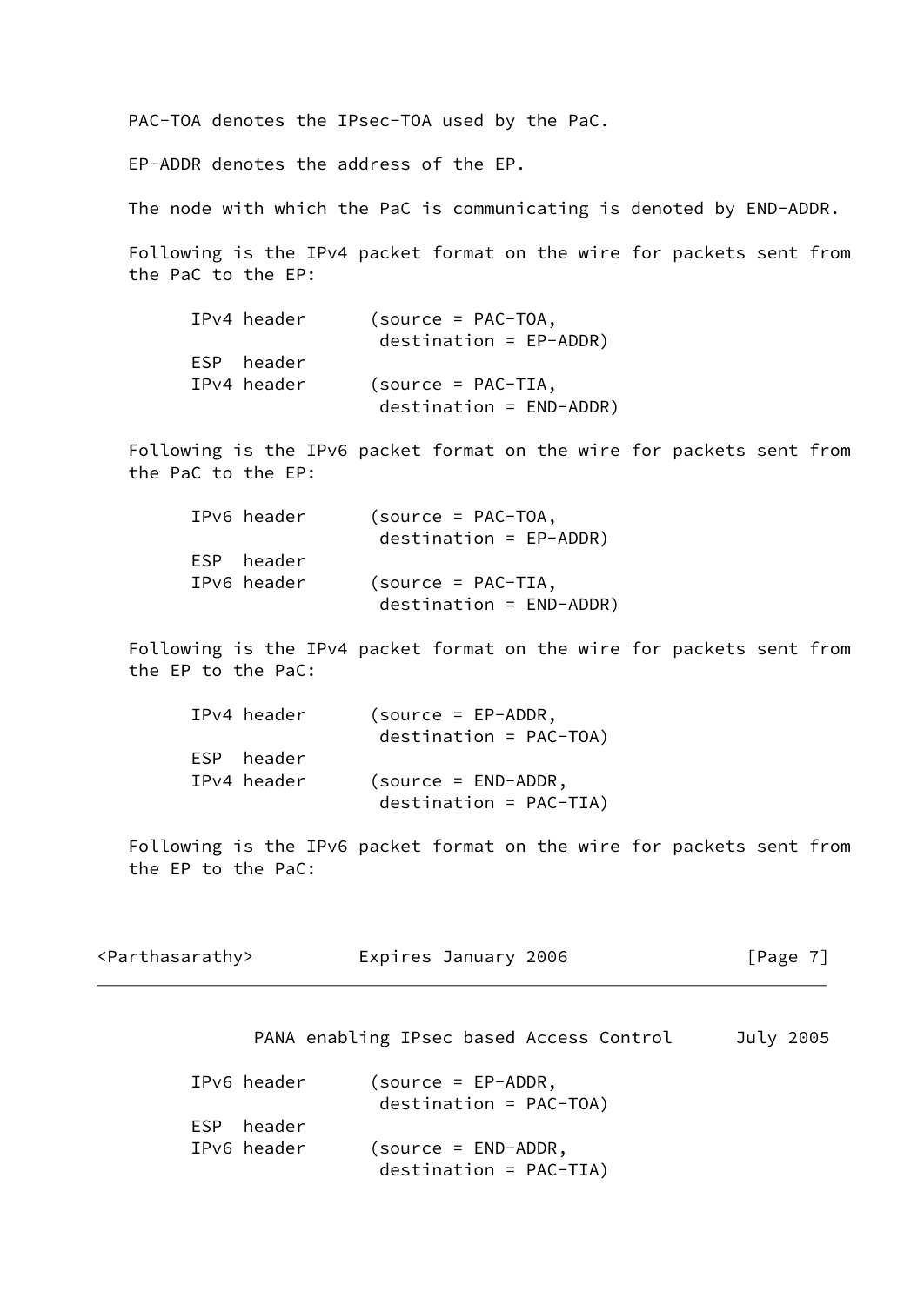<span id="page-8-0"></span>[8.0](#page-8-0) IPsec SPD entries

 The SPD entries for IPv4 and IPv6 are specified separately as they are different. When the same address is used as IPsec-TIA and IPsec- TOA, the EP can add the entry to the SPD before the IKE exchange starts, as it knows the address a priori. When IKEv2 [\[IKEV2\]](#page-13-4) or [\[RFC3456](https://datatracker.ietf.org/doc/pdf/rfc3456)] is used for address configuration, the SPD entry cannot be created until the IPsec SA is successfully negotiated as the address is not known a priori. This is very similar to the road warrior case described in [\[IPSEC-BIS\]](#page-13-5). In this case, an SPD entry with a name selector is used and when the IPsec SA is successfully negotiated, a new SPD entry is created with the appropriate addresses. The name would be the contents of ID KEY ID payload.

 In environments where the PaC is a router, the IPsec-TIA can be a range of addresses (prefix) instead of a single host address. The PaC acts like a security gateway in this case establishing the IPsec SA with another security gateway (EP). This scenario is supported by [\[RFC2401](https://datatracker.ietf.org/doc/pdf/rfc2401)] and [[IPSEC-BIS\]](#page-13-5). It is assumed that the PaC obtains the prefix through other mechanisms not defined in this document. When the IPsec SA is negotiated, the prefix is carried in the traffic selectors.

 Each SPD entry specifies packet disposition as BYPASS, DISCARD or PROTECT. The entry that causes the traffic to be protected with IPsec uses IPsec-TIA as the selector. This has the side effect of protecting all the traffic, which could be a problem. Some of the traffic that is not protected with IPsec is discussed below.

- . The neighbor discovery messages specified in [\[RFC2461](https://datatracker.ietf.org/doc/pdf/rfc2461)] are protected using [\[RFC3971](https://datatracker.ietf.org/doc/pdf/rfc3971)]. The Multicast listener Discovery messages specified in [[RFC2710\]](https://datatracker.ietf.org/doc/pdf/rfc2710) are also bypassed as IKE can negotiate keys only for unicast traffic. The SPD contains entry based on ICMPv6 type (130 to 137) to bypass such traffic.
- . When IPsec-TIA and IPsec-TOA are the same (as discussed in section  $4.0$ ), the PANA traffic also gets protected with IPsec. As the IPsec protection adds extra overhead without any benefit, we need explicit entries to bypass IPsec protection for PANA traffic on PaC. This may not be needed always for traffic going from PAA to PaC. If PAA and EP are not co-located, PAA would send traffic directly to PaC without going through EP. Hence, EP does not need to have SPD entries to bypass IPsec in this case.

| <parthasarathy></parthasarathy> | Expires January 2006 | [Page 8] |  |
|---------------------------------|----------------------|----------|--|
|                                 |                      |          |  |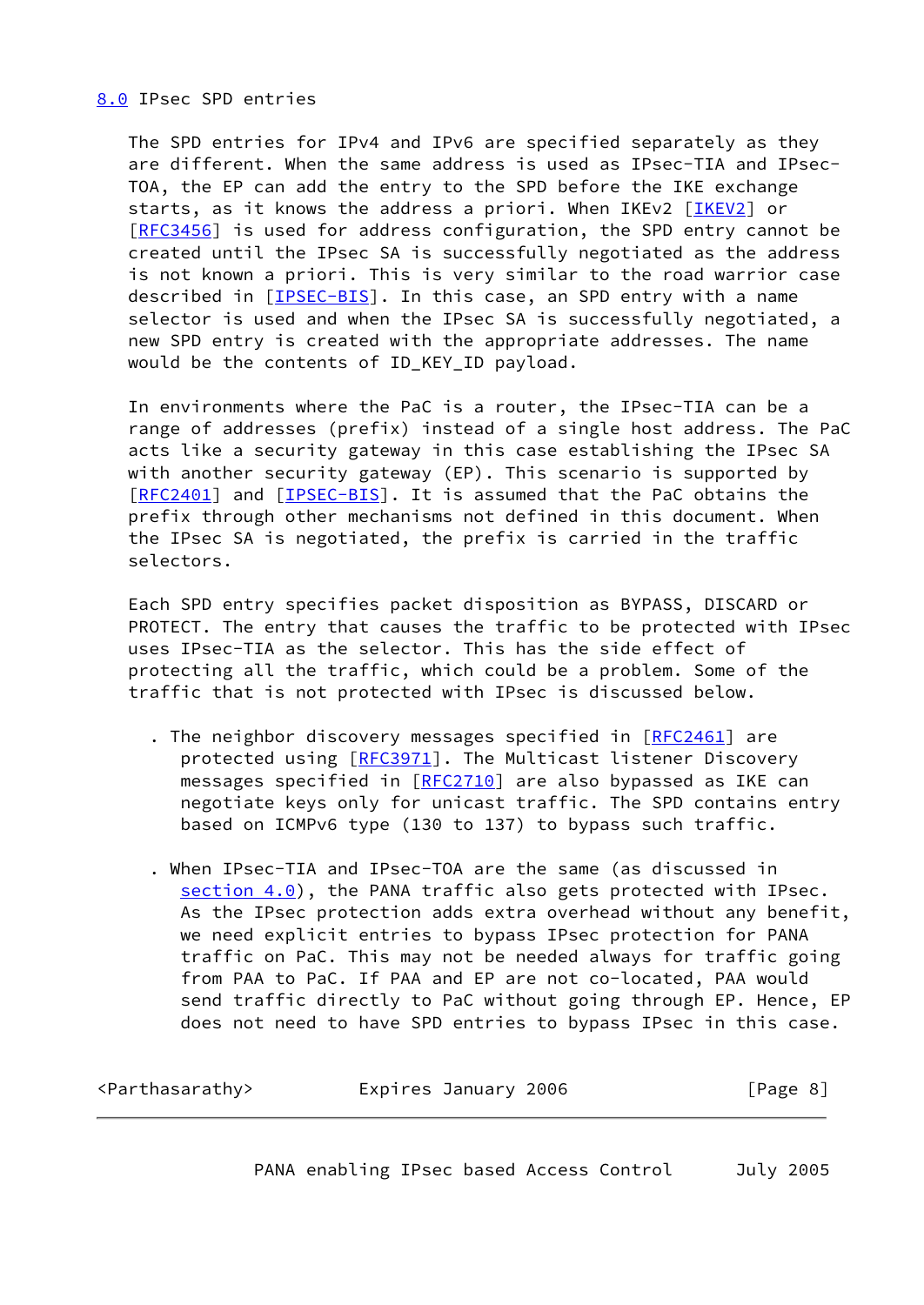If PAA and EP are co-located, the PANA packets will be protected with IPsec only if the IPsec-TIA and IPsec-TOA are same. Hence, we need explicit entries to bypass IPsec protection when PAA and EP are co-located. The SPD entry is specified using PANA\_PORT. PANA\_PORT is the IANA assigned (TBD) PANA protocol number [PANA- PROT].

 There may be protocols that expect the TTL to be 255, which may not be preserved as a result of IP forwarding by the EP. If the protocol termination is in a different place than EP, then we may need additional bypass entries for those protocols, which are not shown here. Also, when the PaC is using IPsec for remote access, there may be additional SPD entries and IPsec security associations, which are not discussed in this document.

 The format chosen to represent the SPD rules is similar to the one used in  $[IPSEC-BIS]$  $[IPSEC-BIS]$  document (See Appendix E). Following acronyms are used.

 Rule - SPD rule and this column has ordered rules. LADDR - Local address RADDR - Remote address LPORT - Local Port RPORT - Remote Port ITYPE - Specifies ICMPv6 type Action - Specifies the IPsec actions (BYPASS, DROP, PROTECT)

<span id="page-9-0"></span>[8.1](#page-9-0) IPv4 SPD entries

PaC's SPD:

| Rule   | LADDR          | RADDR    | LPORT      | RPORT     | Action                   |
|--------|----------------|----------|------------|-----------|--------------------------|
|        |                |          |            |           |                          |
| Rule 1 | ANY            | PAA-ADDR | ANY        | PANA PORT | <b>BYPASS</b>            |
|        | Rule 2 PAC-TIA | ANY      | ANY        | ANY       | PROTECT<br>(ESP, tunnel) |
| Rule 3 | ANY            | ANY      | <b>ANY</b> | ANY       | DISCARD                  |

 The ESP tunnel's outer source address is PAC-TOA and outer destination address is EP-ADDR.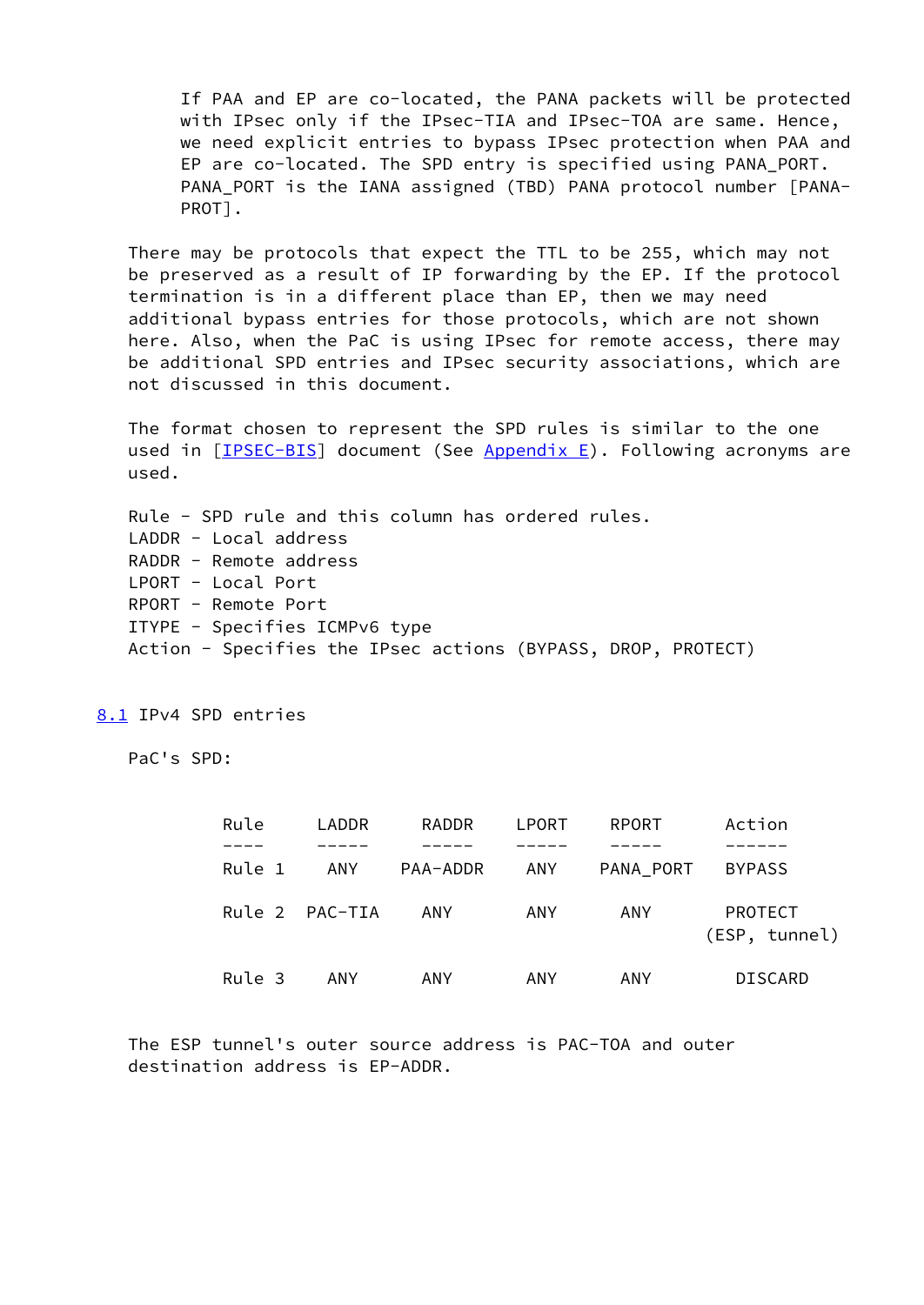PANA enabling IPsec based Access Control July 2005

EP's SPD:

| Rule   | LADDR           | RADDR      | LPORT         | RPORT | Action                   |
|--------|-----------------|------------|---------------|-------|--------------------------|
|        |                 |            |               |       |                          |
|        | Rule 1 PAA-ADDR | ANY        | PANA_PORT ANY |       | <b>BYPASS</b>            |
| Rule 2 | ANY             | PAC-TIA    | ANY           | ANY.  | PROTECT<br>(ESP, tunnel) |
| Rule 3 | <b>ANY</b>      | <b>ANY</b> | ANY           | ANY.  | <b>DISCARD</b>           |

 The ESP tunnel's outer source address is EP-ADDR and outer destination address is PAC-TOA.

 The phase 2 identities (a.k.a. traffic selectors in IKEv2) differ depending on how the PaC acquires the PAC-TIA.

- . If the client uses PAC-TOA as the PAC-TIA, then it uses PAC-TOA as the client identity (IDci). The responder identity (IDcr) would contain the ID\_IPV4\_ADDR\_RANGE with starting address as zero address (0.0.0.0) and end address as (255.255.255.255).
- . If the client uses [\[RFC3456](https://datatracker.ietf.org/doc/pdf/rfc3456)] for acquiring the PAC-TIA, it needs to establish the DHCP SA first. This requires additional SPD entries. Once the PAC-TIA is acquired using DHCP, the DHCP SA is deleted and a new IPsec tunnel mode SA is established as specified in this document. When establishing such an SA, PAC- TIA will be used as the IDci. The responder identity (IDcr)would contain the ID\_IPV4\_ADDR\_RANGE with starting address as zero address (0.0.0.0) and end address as (255.255.255.255).
- . If IKEv2 is used to obtain the PAC-TIA, the client uses the configuration request (CFG\_REQUEST) along with the traffic selectors as given in IKEv2. PaC uses IPV4\_ADDR\_RANGE with starting address as zero address (0.0.0.0) and end address as (255.255.255.255) for both TSi and TSr. The EP assigns the address (PAC-TIA) and returns it in both the configuration payload (CFG\_REPLY) and TSi. The TSr is left to contain the IPV4\_ADDR\_RANGE.

<span id="page-10-0"></span>[8.2](#page-10-0) IPv6 SPD entries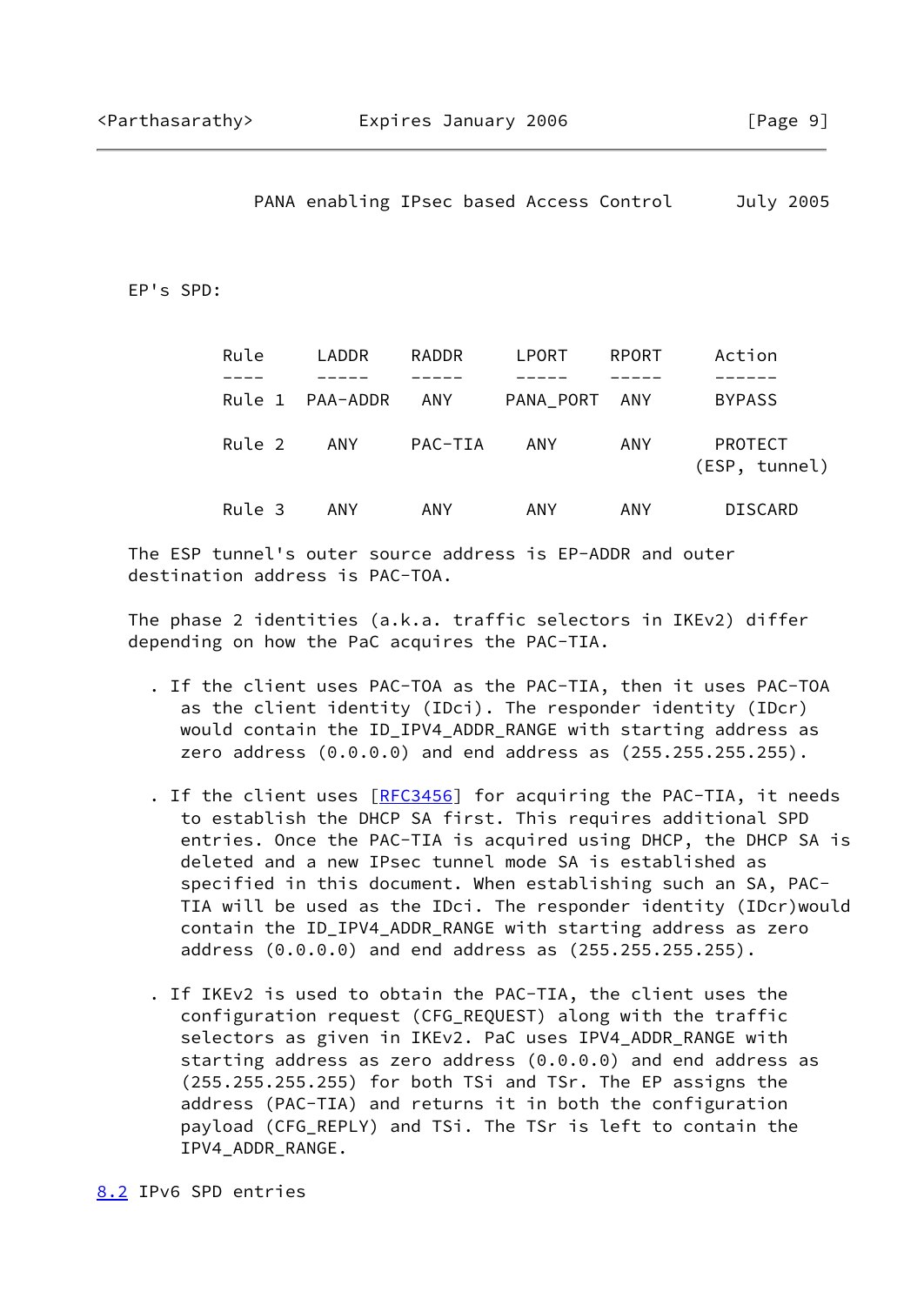<span id="page-11-0"></span>

# <Parthasarathy> Expires January 2006 [Page 10]

PANA enabling IPsec based Access Control July 2005

Pac's SPD:

| Rule               | LADDR | RADDR | LPORT     | RPORT | ITYPE   | Action                          |
|--------------------|-------|-------|-----------|-------|---------|---------------------------------|
| Rule 1             | ANY   | ANY   | ANY       | ANY   | 130-137 | BYPASS                          |
| Rule 2             | ANY   | ANY   | PANA_PORT | ANY   | ANY     | <b>BYPASS</b>                   |
| Rule 3 PAC-TIA ANY |       |       | ANY       | ANY   | ANY     | <b>PROTECT</b><br>(ESP, tunnel) |
| Rule 4             | ANY   | ANY   | ANY       | ANY   | ANY     | DISCARD                         |

 The ESP tunnel's outer source address is PAC-TOA and outer destination address is EP-ADDR.

EP's SPD:

| Rule   |     | LADDR RADDR LPORT |     | RPORT         | ITYPE Action |                          |
|--------|-----|-------------------|-----|---------------|--------------|--------------------------|
| Rule 1 | ANY | ANY               | ANY | ANY           |              | 130-137 BYPASS           |
| Rule 2 | ANY | ANY               |     | ANY PANA PORT | ANY          | <b>BYPASS</b>            |
| Rule 3 | ANY | PAC-TIA ANY       |     | ANY           | ANY          | PROTECT<br>(ESP, tunnel) |
| Rule 4 | ANY | ANY               | ANY | ANY           | <b>ANY</b>   | DISCARD                  |

 The ESP tunnel's outer source address is EP-ADDR and outer destination address is PAC-TOA.

IKEv2 [[IKEV2\]](#page-13-4) is used to configure the PAC-TIA address. The usage of traffic selectors is very similar to the IPv4 usage as explained in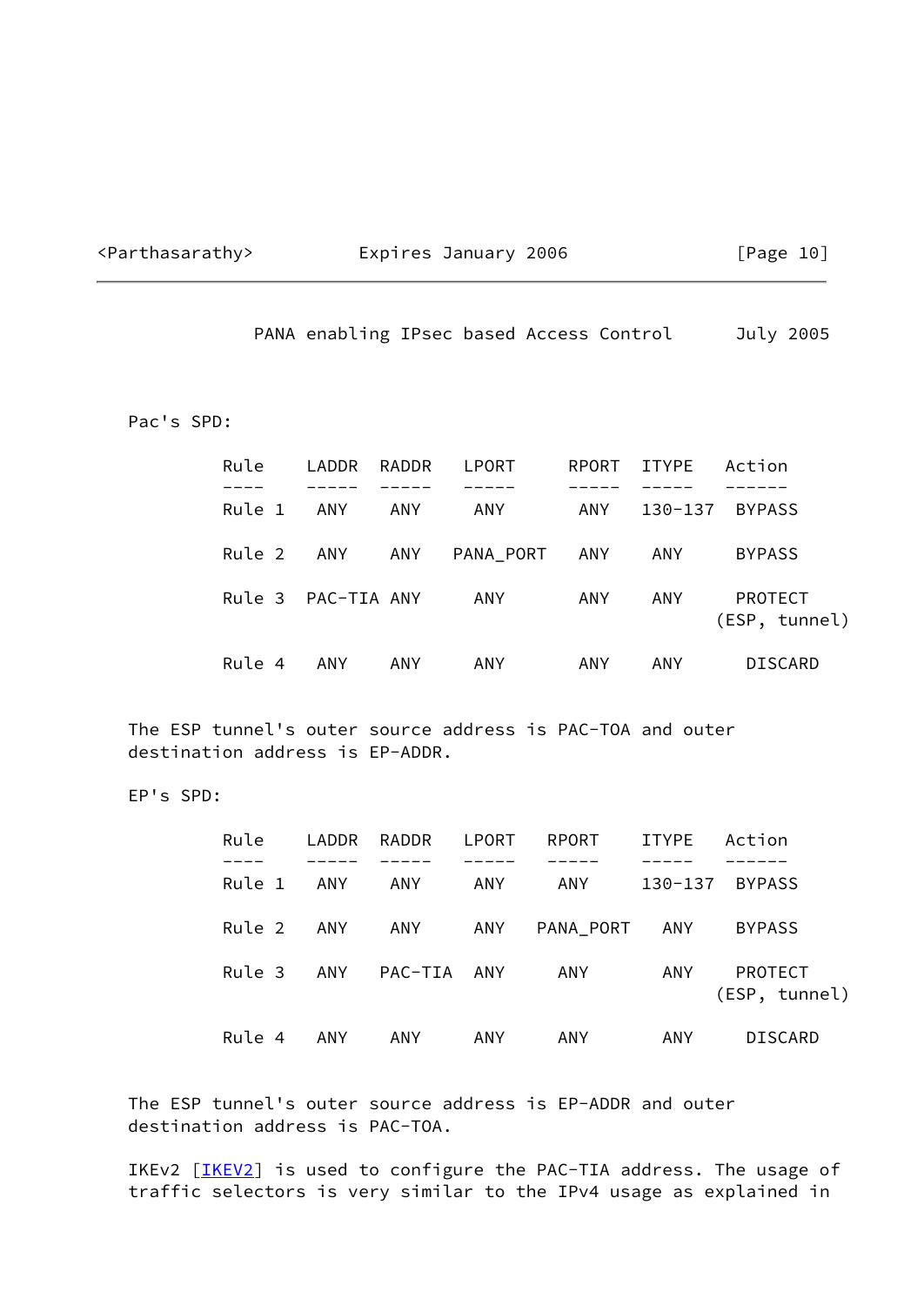the previous section. The client may use the interface identifier in the lower bits of the TSi so that the responder can assign an IPv6 address honoring the interface identifier also.

<span id="page-12-0"></span>**[9.0](#page-12-0)** Dual Stack Operation

 IKEv2 [[IKEV2\]](#page-13-4) can enable configuration of IPsec-TIA for both IPv4 and IPv6 TIAs by sending both IPv4 and IPv6 configuration attributes in the configuration request (CFG\_REQUEST). This enables use of single IPsec tunnel mode SA for sending both IPv4 and IPv6 traffic.

<span id="page-12-2"></span>

| <parthasarathy></parthasarathy> | Expires January 2006 | [Page 11] |
|---------------------------------|----------------------|-----------|
|---------------------------------|----------------------|-----------|

PANA enabling IPsec based Access Control July 2005

 Therefore, IKEv2 is recommended for handling dual-stack PaCs where single execution of IKE is desired.

<span id="page-12-1"></span>[10.0](#page-12-1) IANA Considerations

This document does not make no request to IANA.

[10.0](#page-12-1) Security considerations

 This document discusses the use of IPsec for access control when PANA is used for authenticating the clients to the access network.

 The aggressive mode in IKE [[RFC2409\]](https://datatracker.ietf.org/doc/pdf/rfc2409) is considered bad due to its DoS properties i.e., any attacker can bombard IKE aggressive mode packets making the EP perform heavy diffie-hellman calculations. As the ID\_KEY\_ID can be verified by the EP before doing the diffie-hellman calculation, it prevents random attacks. The attacker now needs to listen on the traffic between PaC and PAA to originate IKE requests with valid ID\_KEY\_ID.

 If the EP does not verify whether the PaC is authorized to use an IP address, it is possible for the PaC to steal the traffic destined to some other PaC. When IKEv2 [[IKEV2\]](#page-13-4) and [\[RFC3456](https://datatracker.ietf.org/doc/pdf/rfc3456)] are used for address configuration, the address is assigned by the EP and hence this attack is not present in such cases. When the same address is used as both IPsec-TIA and IPsec-TOA, the EP creates the SPD entry with the appropriate address for the PaC and hence the address is verified implicitly by the virtue of successful IPsec SA negotiation.

<span id="page-12-3"></span>[11.0](#page-12-3) Normative References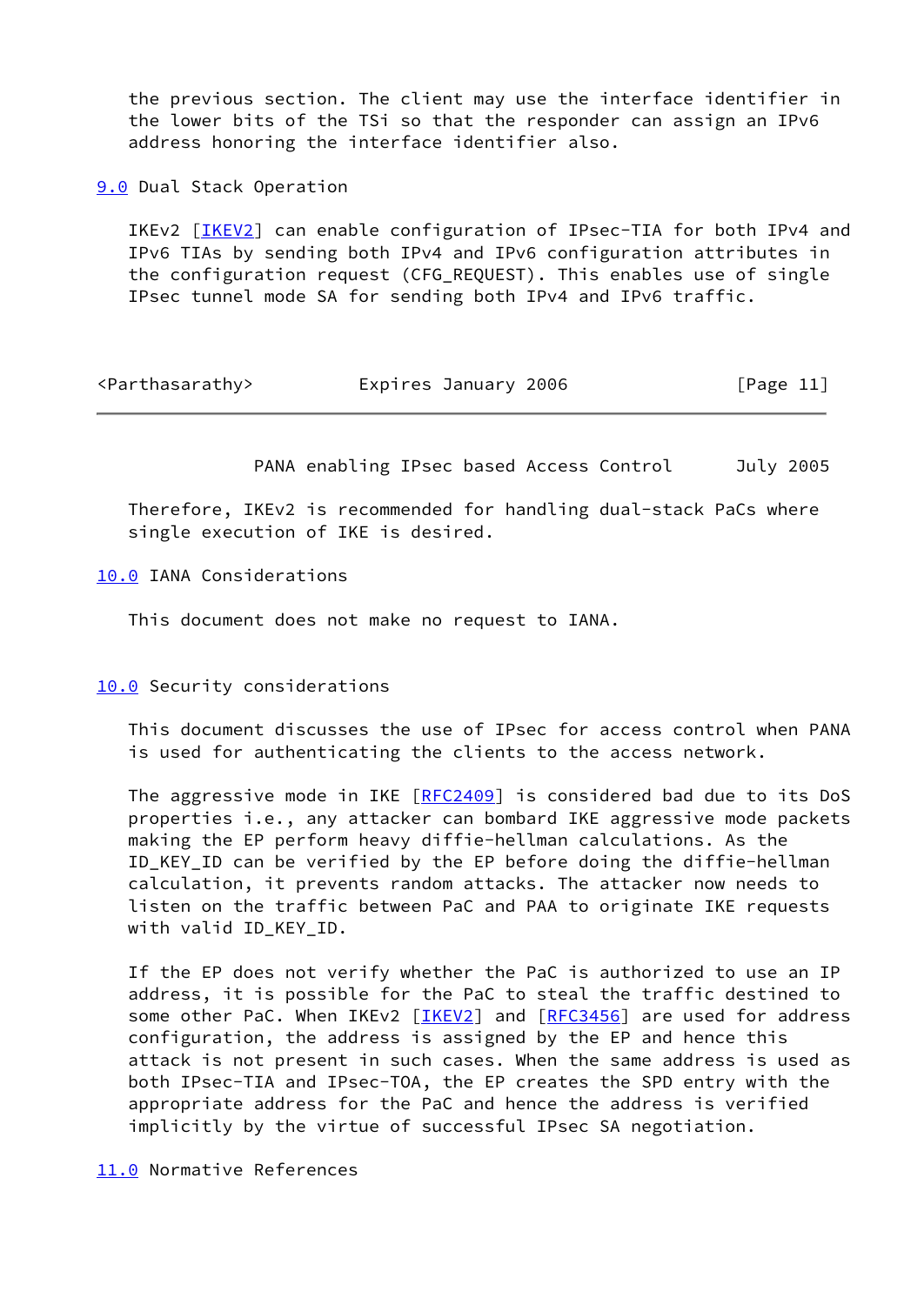Bradner, S., "The Internet Standards Process -- Revision 3",  $BCP = 9$ , [RFC 2026,](https://datatracker.ietf.org/doc/pdf/rfc2026) October 1996.

- [RFC2401] S. Kent et al., "Security Architecture for the Internet Protocol", [RFC 2401](https://datatracker.ietf.org/doc/pdf/rfc2401), November 1998
- <span id="page-13-1"></span> [PANA-PROT] D. Fosberg et al., "Protocol for Carrying Authentication for Network Access", [draft-ietf-pana-06.txt](https://datatracker.ietf.org/doc/pdf/draft-ietf-pana-06.txt)

 [RFC4016] M. Parthasarathy, "Protocol for carrying Authentication for Network Access (PANA) Threat analysis and security requirements", [RFC 4016,](https://datatracker.ietf.org/doc/pdf/rfc4016) March 2005

<span id="page-13-0"></span>[12.0](#page-13-0) Informative References

<Parthasarathy> Expires January 2006 [Page 12]

- <span id="page-13-2"></span> [PANAREQ] A. Yegin et al., "Protocol for Carrying Authentication for Network Access (PANA) Requirements and Terminology", [draft-ietf](https://datatracker.ietf.org/doc/pdf/draft-ietf-pana-requirements-09.txt) [pana-requirements-09.txt](https://datatracker.ietf.org/doc/pdf/draft-ietf-pana-requirements-09.txt)
- <span id="page-13-3"></span>[PANA-FRAME] P. Jayaraman et al., "PANA Framework", [draft-ietf-pana](https://datatracker.ietf.org/doc/pdf/draft-ietf-pana-framework-01.txt) [framework-01.txt](https://datatracker.ietf.org/doc/pdf/draft-ietf-pana-framework-01.txt)
- [RFC2119] S. Bradner, "Key words for use in RFCS to indicate requirement levels", [RFC 2119](https://datatracker.ietf.org/doc/pdf/rfc2119), March 1997
- [RFC2409] D. Harkins et al., "Internet Key Exchange", [RFC 2409](https://datatracker.ietf.org/doc/pdf/rfc2409), November 1998
- <span id="page-13-4"></span> [IKEV2] C. Kauffman et al., "Internet Key Exchange(IKEv2) Protocol", [draft-ietf-ipsec-ikev2-15.txt](https://datatracker.ietf.org/doc/pdf/draft-ietf-ipsec-ikev2-15.txt)
- <span id="page-13-5"></span> [IPSEC-BIS] S. Kent, "Security Architecture for the Internet Protocol", [draft-ietf-ipsec-rfc2401bis-06.txt](https://datatracker.ietf.org/doc/pdf/draft-ietf-ipsec-rfc2401bis-06.txt)
- [RFC2131] R. Droms, "Dynamic Host Configuration Protocol", [RFC 2131,](https://datatracker.ietf.org/doc/pdf/rfc2131) March 1997
- [RFC3456] B. Patel et al., "Dynamic Host Configuration Protocol (DHCPv4) Configuration of IPsec Tunnel Mode", [RFC 3456](https://datatracker.ietf.org/doc/pdf/rfc3456), January 2003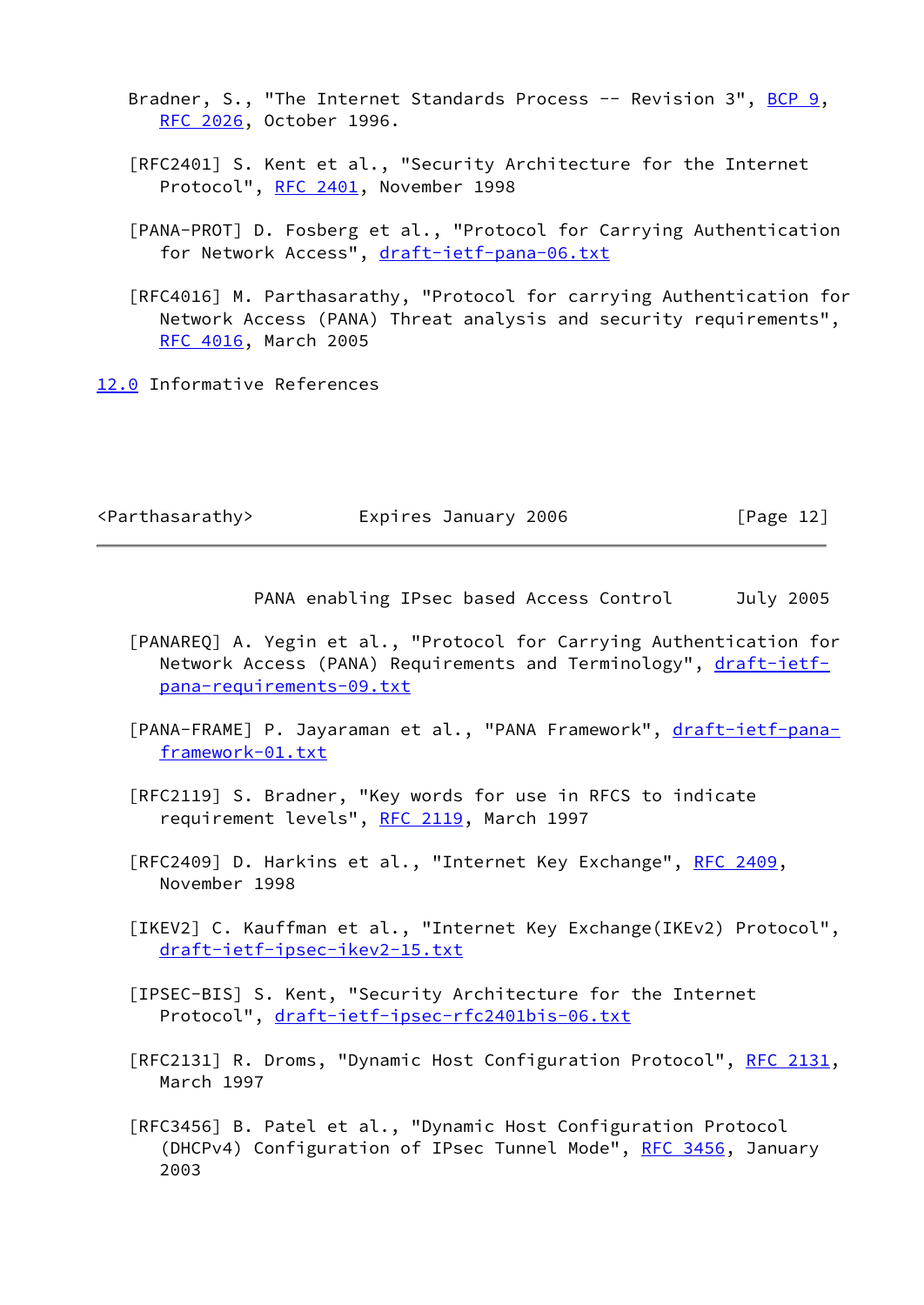[RFC3315] R. Droms et. al, "Dynamic Host Configuration Protocol for IPv6", [RFC 3315](https://datatracker.ietf.org/doc/pdf/rfc3315), July 2003

- [RFC2461] T. Narten et al., "Neighbor Discovery for IP version 6 (IPv6) ", [RFC 2461](https://datatracker.ietf.org/doc/pdf/rfc2461), December 1998
- [RFC2462] S. Thomson et. al, "IPv6 Stateless Address Autoconfiguration", [RFC 2462,](https://datatracker.ietf.org/doc/pdf/rfc2462) December 1998

 [RFC3041] T. Narten et al., "Privacy Extensions for Stateless Address Autoconfiguration in IPv6", [RFC 3041,](https://datatracker.ietf.org/doc/pdf/rfc3041) January 2001

<span id="page-14-3"></span>[EAP-KEY] B. Aboba et al., "EAP Key Management Framework", [draft](https://datatracker.ietf.org/doc/pdf/draft-ietf-eap-keying-06.txt) [ietf-eap-keying-06.txt](https://datatracker.ietf.org/doc/pdf/draft-ietf-eap-keying-06.txt)

[[RFC](https://datatracker.ietf.org/doc/pdf/rfc3971)3971] J. Arkko et al., "SEcure Neighbor Discovery (SEND)", RFC [3971,](https://datatracker.ietf.org/doc/pdf/rfc3971) March 2005

<span id="page-14-4"></span> [IPV4-LINK] B. Aboba et al., "Dynamic configuration of Link-local IPv4 addresses", [draft-ietf-zeroconf-ipv4-linklocal-12.txt](https://datatracker.ietf.org/doc/pdf/draft-ietf-zeroconf-ipv4-linklocal-12.txt)

 [RFC1918] Y. Rekhter et al., "Address Allocation for Private Internets", [BCP 5,](https://datatracker.ietf.org/doc/pdf/bcp5) [RFC 1918](https://datatracker.ietf.org/doc/pdf/rfc1918), February 1996

<span id="page-14-1"></span>

| <parthasarathy></parthasarathy> | Expires January 2006 | [Page 13] |
|---------------------------------|----------------------|-----------|
|---------------------------------|----------------------|-----------|

PANA enabling IPsec based Access Control July 2005

 [RFC2710] S.Deering et al., "Multicast Listener Discovery (MLD)for IPv6", [RFC 2710](https://datatracker.ietf.org/doc/pdf/rfc2710), October 1999

<span id="page-14-5"></span> [IEEE80211i] IEEE Draft 802.11I/D5.0, "Draft Supplement to STANDARD FOR Telecommunications and Information Exchange between Systems LAN/MAN Specific Requirements - Part 11: Wireless Medium Access Control (MAC) and physical layer specifications: Specification for Enhanced Security", August 2003.

# <span id="page-14-0"></span>[13.0](#page-14-0) Acknowledgments

 The author would like to thank Francis Dupont, Pasi Eronen, Yoshihiro Ohba, Jari Arkko, Hannes Tschofenig, Alper Yegin, Erik Nordmark, Giaretta Gerardo, Rafa Marin Lopez, Tero Kivinen and other PANA WG members for their valuable comments and discussions.

<span id="page-14-2"></span>[14.0](#page-14-2) Revision log

Changes between revision 06 and 07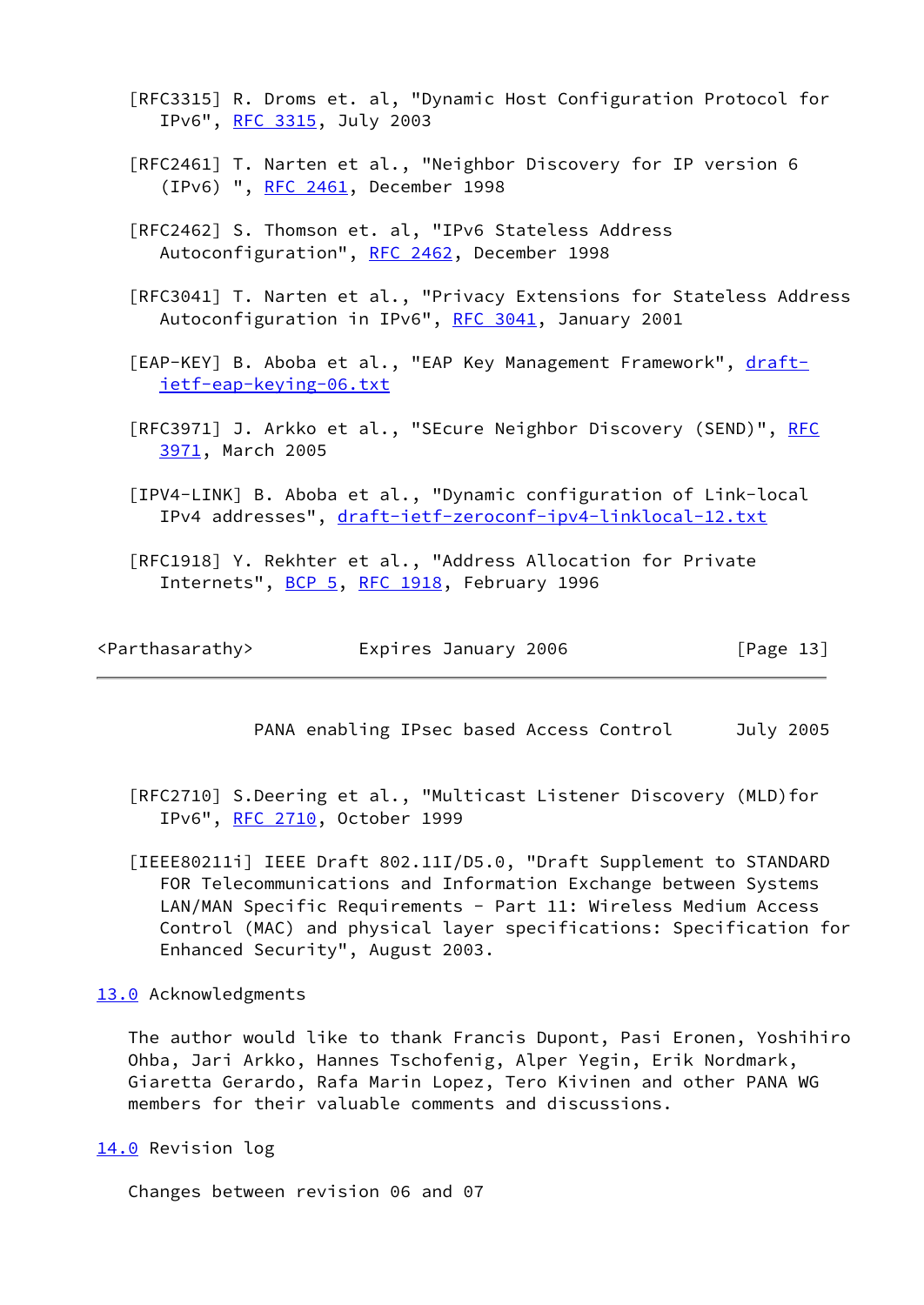-Changed the format of the SPD to use a table -Changed the IPv6 SPD entries to use ICMPv6 types Changes between revision 05 and 06 -Clarified that PRPA can be a global address also in IPv6. Changes between revision 04 and 05 -working group last call comments (mostly editorial) Changes between revision 03 and 04 -Comments from Erik Nordmark (mostly editorial) Changes between revision 02 and 03 -Clarified the use of key-Id in ID\_KEY\_ID payload -Clarified the address configuration issues. -Added an Appendix to clarify implementation issues. Changes between revision 01 and 02 -Updated the draft with the fixes for all open issues -Added the IP configuration section -Modified the IKE pre-shared key derivation to handle PAA controlling multiple EPs -Clarification regarding DHCP usage and [RFC3456](https://datatracker.ietf.org/doc/pdf/rfc3456) usage.

<span id="page-15-1"></span>

| <parthasarathy></parthasarathy> | Expires January 2006 | [Page 14] |
|---------------------------------|----------------------|-----------|
|---------------------------------|----------------------|-----------|

PANA enabling IPsec based Access Control July 2005

-Only aggressive mode to be supported. Main mode not needed anymore.

Changes between revision 00 and 01

 -Specified the use of ESP tunnel mode SA instead of IP-IP transport mode SA after working group discussion. -Specified the IKE pre-shared key derivation.

# <span id="page-15-0"></span>[15.0](#page-15-0) Appendix A

 This section describes the alternate address configuration methods for Post-PANA address (POPA) and the issues associated with it. As mentioned in section 4, there are multiple ways by which the PaC may configure the POPA address. Only [\[IKEV2\]](#page-13-4) and [\[RFC3456](https://datatracker.ietf.org/doc/pdf/rfc3456)] address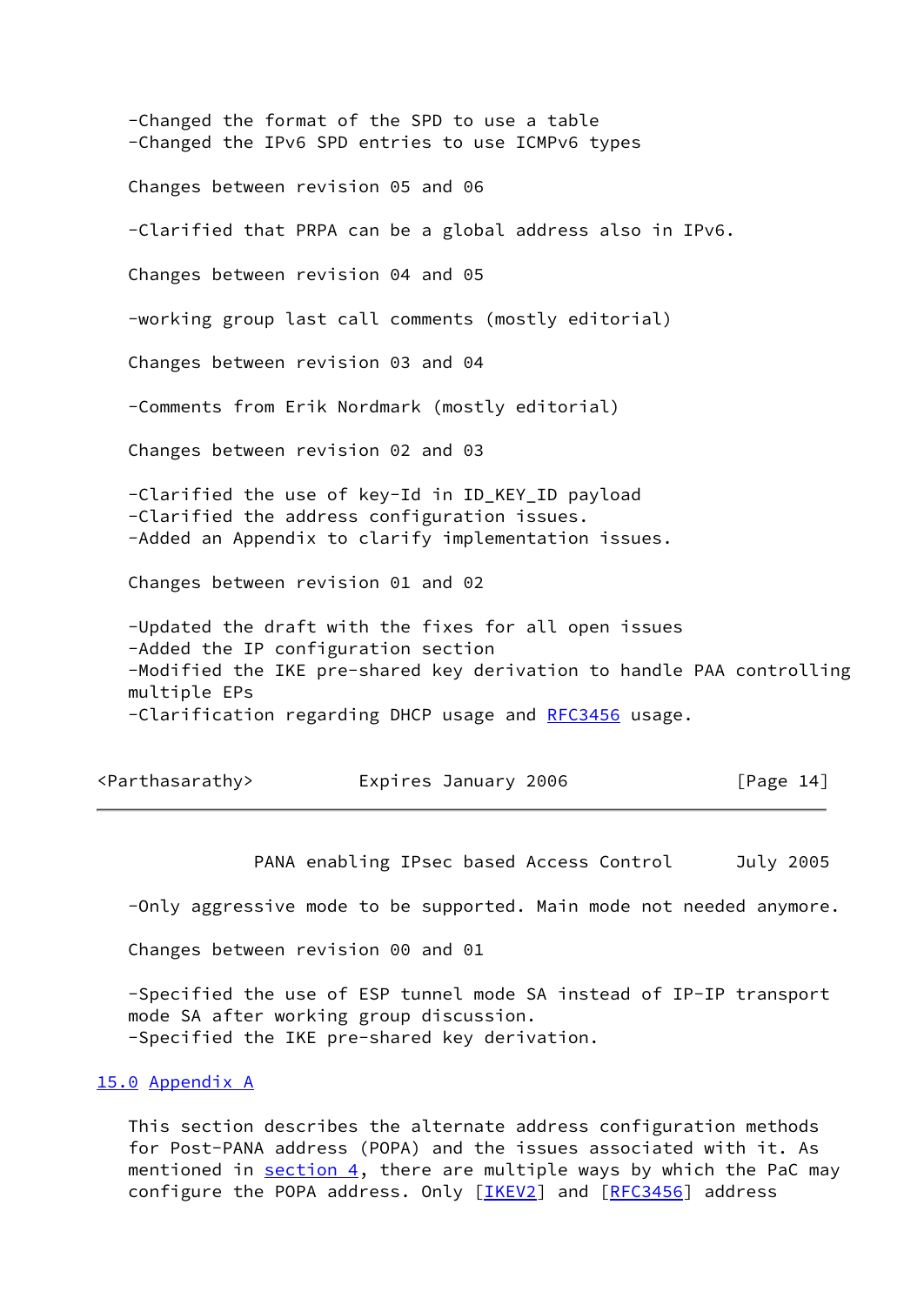configuration methods were described in section 4. Other possibilities and the issues are as follows.

- 1) Some IKEv1 implementations support IKEv1 MODECFG for configuring IP address. There is no RFC describing MODECFG feature of IKEv1. Also, there is not much information on its widespread support among the implementations. Hence, this document does not recommend it.
- 2) The address may also be obtained using DHCP  $[RFC2131]$  $[RFC2131]$   $[RFC3315]$  $[RFC3315]$  before the IKE exchange starts. Normally the implementations associate the address and other configuration information (e.g., the default router address) with the interface on which the DHCP is performed. This can cause problems with implementations if they attempt to use an IP address that is configured via [\[RFC2131](https://datatracker.ietf.org/doc/pdf/rfc2131)] [\[RFC3315](https://datatracker.ietf.org/doc/pdf/rfc3315)] on the physical interface and use it as the IPsec-TIA on the IPsec tunnel interface. This may work without problems when the IPsec-TIA and IPsec-TOA are same as the IPv4 PRPA that was obtained using DHCP, as the source address selection has to deal with just one address. But using an IPv4 IPsec-TOA different than the IPsec-TIA on a single interface may cause source address selection problem, as there is more than one address to be dealt with. Similarly, an IPv6 address obtained and maintained through a physical link but used on a tunnel interface requires additional implementation considerations. Therefore, this document does not handle the case where DHCP is used to acquire an address for the IPsec-TIA that is different from the IPsec-TOA. Note that this case is different from the address configuration using [\[RFC3456](https://datatracker.ietf.org/doc/pdf/rfc3456)], which also uses DHCP. When [[RFC3456](https://datatracker.ietf.org/doc/pdf/rfc3456)] is used, DHCP is run over the IPsec tunnel and the address (IPsec-TIA) is typically assigned to the IPsec tunnel interface. The IPsec-TOA is assigned to the physical interface. As there is only one address on each interface, there are no address selection issues.

<span id="page-16-0"></span><Parthasarathy> Expires January 2006 [Page 15]

PANA enabling IPsec based Access Control July 2005

 3) The address may also be obtained using auto-configuration [\[RFC2461](https://datatracker.ietf.org/doc/pdf/rfc2461)] including the temporary addresses described in [\[RFC3041](https://datatracker.ietf.org/doc/pdf/rfc3041)]. The problem described above for DHCP applies to this also. The implementations would associate the auto-configured addresses and the default router with the interface on which the router advertisement was received. As we configure the SPD to bypass IPsec for router discovery and neighbor discovery messages, the address would be associated with the physical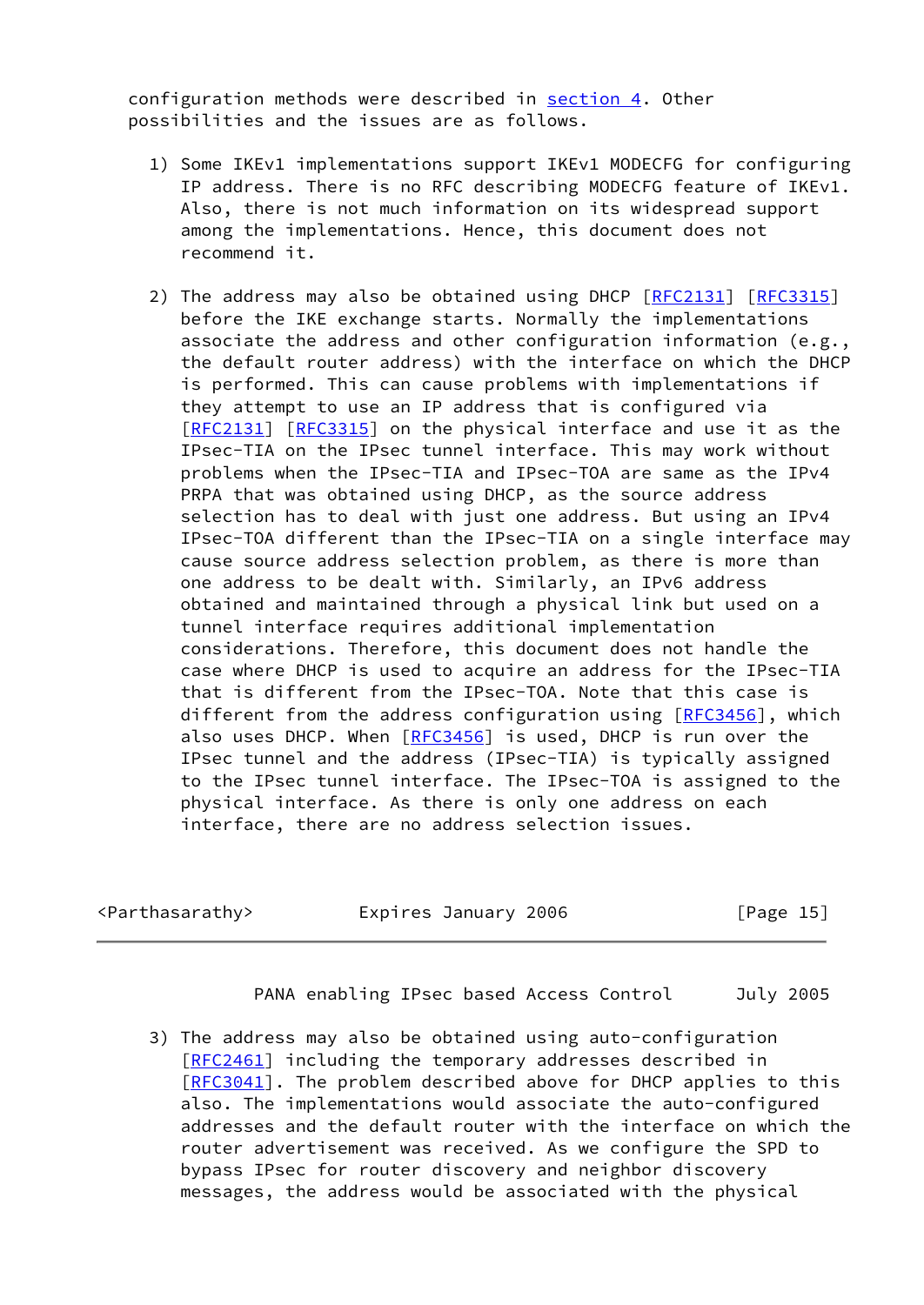interface and not with the IPsec interface. There is also an additional issue, as the address configured by the PaC is not known to the EP. It needs to trust whatever PaC provides in its traffic selector during the IPsec SA negotiation. This leads to a DoS attack where the PaC can steal some other PaC's address, which cannot be prevented unless [[RFC3971](https://datatracker.ietf.org/doc/pdf/rfc3971)] is deployed.

<span id="page-17-0"></span>[16.0](#page-17-0) Author's Addresses

 Mohan Parthasarathy 313 Fairchild Drive Mountain View CA-94043

Email: mohanp@sbcglobal.net

Intellectual Property Statement

 The IETF takes no position regarding the validity or scope of any Intellectual Property Rights or other rights that might be claimed to pertain to the implementation or use of the technology described in this document or the extent to which any license under such rights might or might not be available; nor does it represent that it has made any independent effort to identify any such rights. Information on the procedures with respect to rights in RFC documents can be found in [BCP 78](https://datatracker.ietf.org/doc/pdf/bcp78) and [BCP 79](https://datatracker.ietf.org/doc/pdf/bcp79).

 Copies of IPR disclosures made to the IETF Secretariat and any assurances of licenses to be made available, or the result of an attempt made to obtain a general license or permission for the use of such proprietary rights by implementers or users of this specification can be obtained from the IETF on-line IPR repository at <http://www.ietf.org/ipr>.

 The IETF invites any interested party to bring to its attention any copyrights, patents or patent applications, or other proprietary rights that may cover technology that may be required to implement this standard. Please address the information to the IETF at ietf-ipr@ietf.org.

<span id="page-17-1"></span>

| <parthasarathy></parthasarathy> | Expires January 2006 | [Page 16] |
|---------------------------------|----------------------|-----------|
|                                 |                      |           |